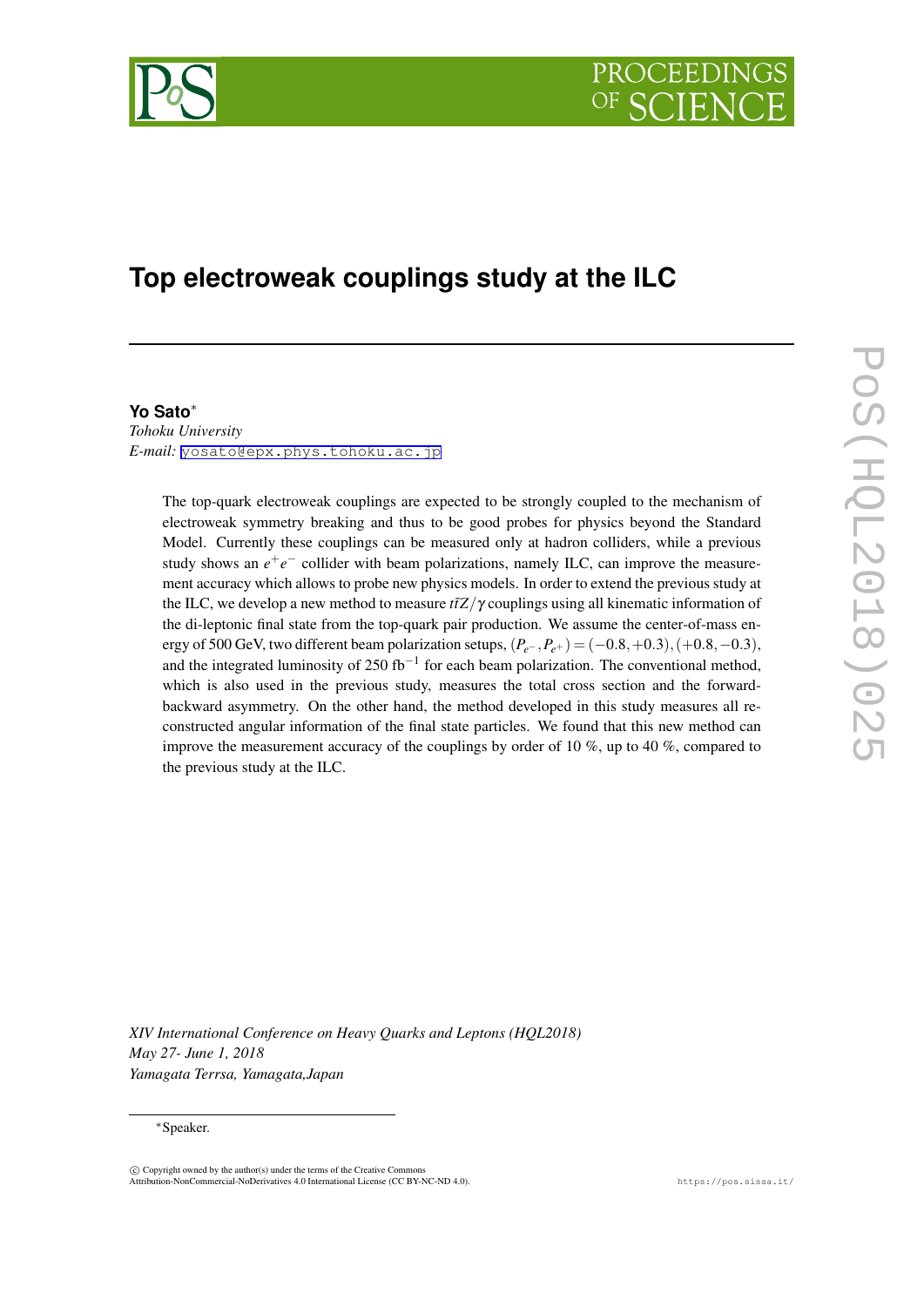## 1. Introduction

The top-quark is the heaviest particle in the Standard Model (SM). Its large mass implies that it is strongly coupled to the mechanism of the Electroweak Symmetry Breaking (EWSB). The top electroweak couplings are good probes to new physics behind the EWSB, such as composite models [\[1\]](#page-6-0) and Randall-Sundrum models [[2](#page-6-0)].

The top-quark is so far produced only at hadron colliders, where the top-quark electroweak coupling information can be extracted by top pair production in association with an electroweak boson (see e.g. refs. [\[3,](#page-6-0) [4](#page-6-0), [5,](#page-6-0) [6\]](#page-6-0)). The International Linear Collider (ILC), which is a proposed electron-positron collider, is expected to complement such measurements at hadron colliders. At the ILC, the  $t\bar{t}Z/\gamma$  coupling can be measured by top pair production without concurrent QCD production. The ILC will provide polarized beams which can disentangle  $t\bar{t}Z$  and  $t\bar{t}\gamma$  couplings. A previous study that measures two observables, namely the total cross section of the  $e^+e^- \rightarrow t\bar{t}$ process  $\sigma_{tt}$  and the forward-backward asymmetry  $A_{FB}$  in the two beam polarizations, shows that the precision expected at the ILC allows to determine the new physics models [[7](#page-6-0)].

Our study aims at extending the previous study so that we can use the full kinematics of the final state of *tt* which allows us to fit more than four parameters as opposed to up to four parameters simultaneously in the previous study. Although such a method using full kinematics should give intrinsically higher sensitivity than the one with just two observables, currently only the partonlevel analysis has been established [[10](#page-6-0)]. We study the feasibility of the full kinematics method in a more realistic simulation.

In the following we assume an integrated luminosity of 250 fb*−*<sup>1</sup> for each beam polarization condition  $(P_{e^-}, P_{e^+}) = (-0.8, +0.3), (+0.8, -0.3)$  collected at a center of mass energy of 500 GeV with a detector concept, ILD, at the ILC. The signal events, the di-leptonic final state  $e^+e^- \to t\bar{t} \to$  $bl^+v_l\bar{b}l^-\bar{v}_l$ , and all SM background events are reconstructed using the ILD full detector simulation [[8](#page-6-0), [9](#page-6-0)].

# 2. Optimal variables for the form factor fitting

The  $t\bar{t}Z/\gamma$  vertex can be written as

$$
\Gamma_{\mu}^{tZ/\gamma}(k^2, q, \bar{q}) = ie \left[ \gamma_{\mu} \left( F_{1V}^{Z/\gamma}(k^2) + \gamma_5 F_{1A}^{Z/\gamma}(k^2) \right) + \frac{\sigma_{\mu\nu}}{2m_t} (q + \bar{q})^{\nu} \left( i F_{2V}^{Z/\gamma}(k^2) + \gamma_5 F_{2A}^{Z/\gamma}(k^2) \right) \right] (2.1)
$$

Note that these form factors in the SM have following values:

$$
F_{1V}^{\gamma} = \frac{2}{3}, F_{1A}^{\gamma} = 0, F_{1V}^{Z} = \frac{1}{4s_W c_W} \left( 1 - \frac{8}{3} s_W^2 \right), F_{1A}^{Z} = -\frac{1}{4s_W c_W},
$$
(2.2)

where  $s_W = \sin \theta_W$ ,  $c_W = \cos \theta_W$  with  $\theta_W$  being the weak mixing angle, and the other form factors are zero at tree level. Hereafter we will discuss only about  $F_{1V}^{Z/\gamma}$  $F_{1V}^{Z/\gamma}, F_{1A}^{Z/\gamma}$  $F_{1A}^{Z/\gamma}$  and  $F_{2V}^{Z/\gamma}$  $\sum_{2V}^{Z/\gamma}$  to compare with the previous study.

The distribution of signal events can be described in the helicity formalism with the narrow width approximation for top-quark and *W*. We denote the helicity of particle *x* by  $\lambda_x$ . The full matrix element of the signal process is composed of 3 types of matrix elements: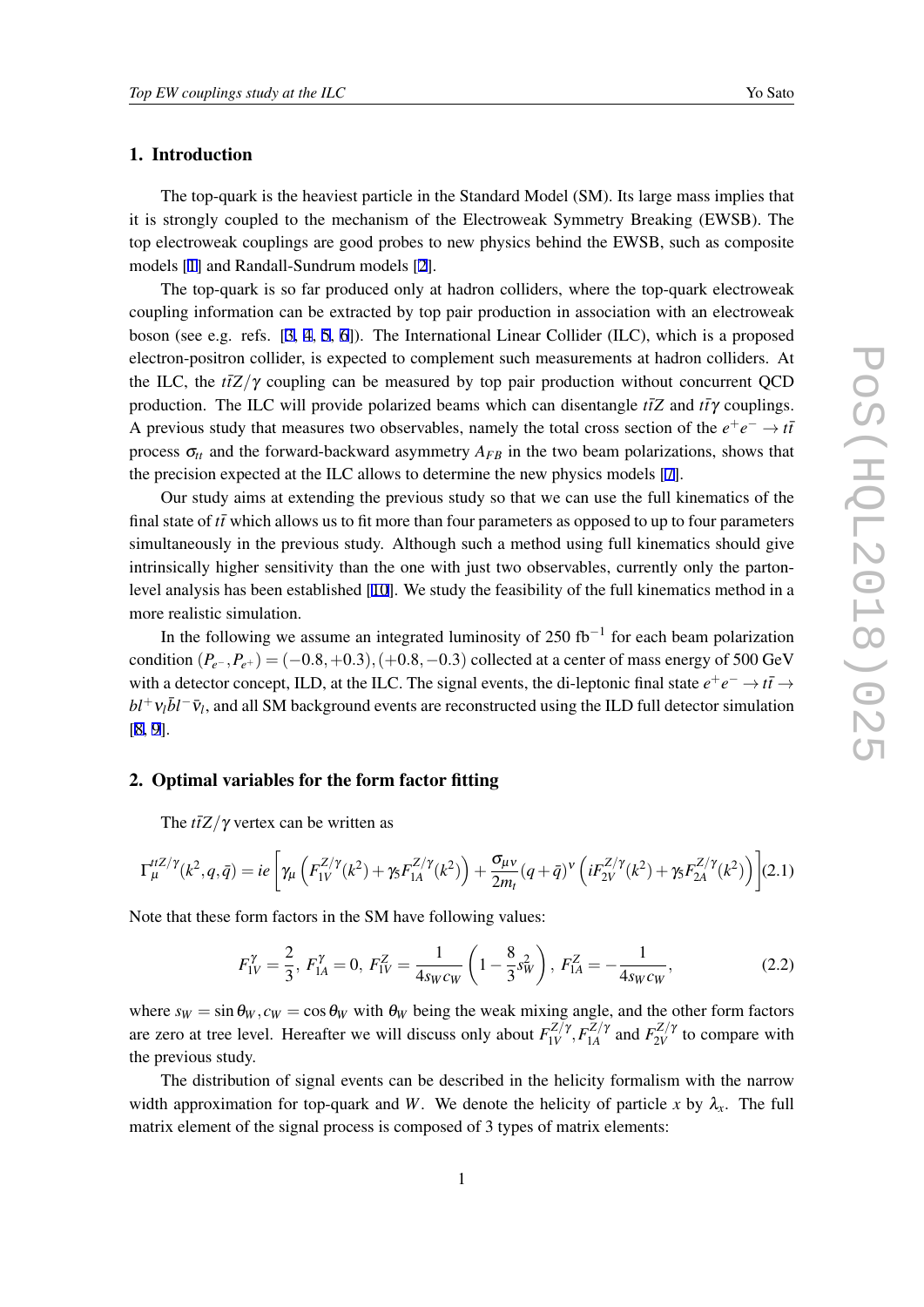- <span id="page-2-0"></span>•  $M_{\lambda,\lambda_r}^{\lambda_e-\lambda_{e^+}}(\cos\theta_t,\phi_t)$ : The matrix element of the *tt* production  $λ_tλ_{\bar{t}}$
- $M_{\lambda}^{\lambda_t}$  $\frac{\lambda_t}{\lambda_{W^+} \lambda_b}(\cos \theta_{W^+},\phi_{W^+})(M^{\lambda_{\vec{t}}}_{\lambda_{W}})$  $\lambda^{\overline{A}_{\overline{t}}}\lambda_{W}-\lambda_{\overline{b}}$  (cos  $\theta_{W^-},\phi_{W^-}$ )): The matrix element of the decay *t* →  $W^+b(\overline{t}\to\theta_{W^-})$ *W*<sup>−</sup>*b*<sup> $)$ </sup>
- $M_{\lambda}^{\lambda_W +}$  $\frac{\lambda_{W^{+}}}{\lambda_{l^{+}}\lambda_{\nu}}(\cos\theta_{l^{+}},\phi_{l^{+}})(M_{\lambda_{l^{-}}l^{-}}^{\lambda_{W^{-}}}$  $\lambda_{l}^{\mathcal{A}_{W-}}$  (cos  $\theta_{l}$ −, $\phi_{l}$ −)): The matrix element of the decay  $W^+ \to l^+ \nu (W^- \to l^+ \nu)$ *l*<sup>−</sup> $\overline{v}$ )

where the angles are defined in the rest frame of each parent particle. The full matrix element is then described as follows:

$$
\left| M^{\lambda_{e^{-}}\lambda_{e^{+}}}(\cos\theta_{t},\phi_{t},\cos\theta_{W^{+}},\phi_{W^{+}},\cos\theta_{W^{-}},\phi_{W^{-}},\cos\theta_{l^{+}},\phi_{l^{+}},\cos\theta_{l^{-}},\phi_{l^{-}}) \right|^{2}
$$
  
= 
$$
\sum_{\lambda_{b}\lambda_{\bar{b}}\lambda_{l}+\lambda_{l^{-}}\lambda_{v}\lambda_{\bar{v}}} \left| \sum_{\lambda_{i}\lambda_{\bar{i}}\lambda_{\bar{i}}\lambda_{w^{+}}\lambda_{w^{-}}} M^{\lambda_{e^{-}}\lambda_{e^{+}}}_{\lambda_{\bar{i}}\lambda_{\bar{i}}} M^{\lambda_{\bar{i}}}_{\lambda_{\bar{i}}\lambda_{\bar{i}}} M^{\lambda_{\bar{i}}}_{\lambda_{\bar{i}}\lambda_{\bar{i}}} M^{\lambda_{\bar{i}}\lambda_{\bar{i}}}_{\lambda_{\bar{i}}\lambda_{\bar{i}}} \right|^{2}.
$$
 (2.3)

Left-handed helicities are only relevant for massless  $b, l$  and  $v$ , and thus the first sum can be removed. The data analysis aims to probe the couplings between top and *Z/*γ. In the following we assume that the couplings of *W* bosons are consistent with the SM. We expect that they will have been strongly constrained by the LHC by the time the ILC is realized.

In the following,  $|M|^2$  represents the full matrix element squared for a given beam polarization condition. The expected number of events can be computed as a product of the total luminosity *L* and the integration of  $|M|^2$ .

$$
N(\boldsymbol{F}) = L \int |M(\boldsymbol{\Phi}; \boldsymbol{F})|^2 d\boldsymbol{\Phi}
$$
 (2.4)

where

$$
\bm{F}~=~(F_1,F_2,F_3,F_4,F_5,F_6,F_7,F_8,F_9,F_{10})
$$

$$
:= (F_{1V}^{\gamma}, F_{1V}^{Z}, F_{1A}^{\gamma}, F_{1A}^{Z}, F_{2V}^{\gamma}, F_{2V}^{Z}, \text{Re} F_{2A}^{\gamma}, \text{Re} F_{2A}^{Z}, \text{Im} F_{2A}^{\gamma}, \text{Im} F_{2A}^{Z}), \tag{2.5}
$$

$$
\mathbf{\Phi} := (\cos \theta_t, \cos \theta_{W^+}, \phi_{W^+}, \cos \theta_{W^-}, \phi_{W^-}, \cos \theta_{l^+}, \phi_{l^+}, \cos \theta_{l^-}, \phi_{l^-}). \tag{2.6}
$$

 $F_{2A}$ , which corresponds to the electric dipole moment term, can be a complex number. Since the system is invariant under an overall rotation around the *z* axis,  $\phi_t$  can be set as 0 and does not appear in *d*Φ.

We define  $\delta F_i$  and  $\delta F$  as deviations of the form factors from the values of the SM:

$$
\delta F_i := F_i - F_{i,\text{SM}}, \ \delta \boldsymbol{F} := \boldsymbol{F} - \boldsymbol{F}_{\text{SM}}.
$$

Expanding the matrix element around  $\delta F = 0$  gives

$$
|M(\mathbf{\Phi};\boldsymbol{F})|^2 = \left(1 + \sum_i \omega_i(\mathbf{\Phi}) \delta F_i + \sum_{ij} \tilde{\omega}_{ij}(\mathbf{\Phi}) \delta F_i \delta F_j\right) |M(\mathbf{\Phi};\boldsymbol{F}_{\text{SM}})|^2, \tag{2.8}
$$

where the coefficients  $\omega_i(\boldsymbol{\Phi})$  can be written as

$$
\omega_i(\mathbf{\Phi}) := \frac{1}{|M(\mathbf{\Phi}; \mathbf{F}_{SM})|^2} \cdot \frac{\partial |M(\mathbf{\Phi}; \mathbf{F})|^2}{\partial F_i} \bigg|_{\mathbf{F} = \mathbf{F}_{SM}}.
$$
\n(2.9)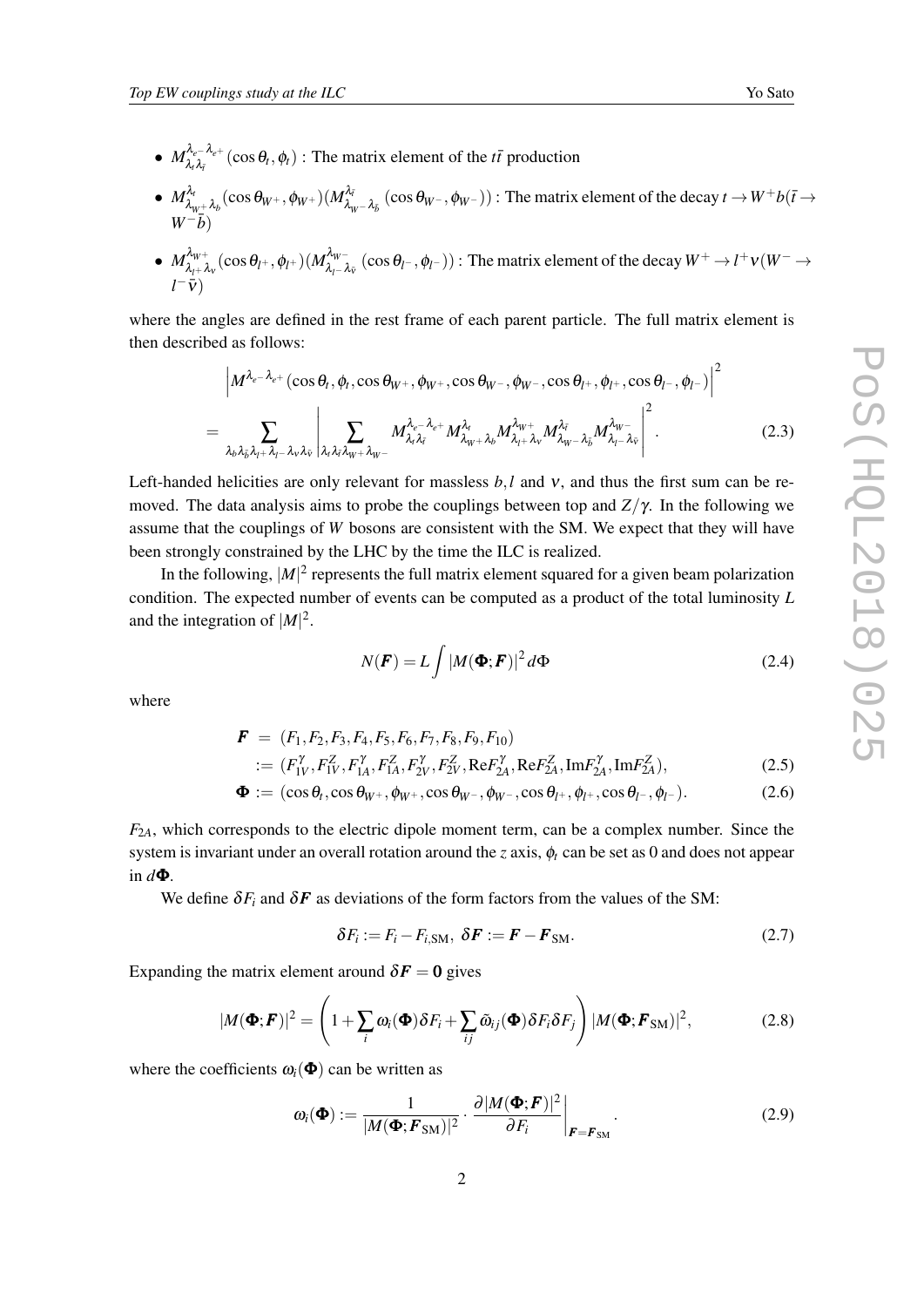Note that this  $\omega_i$  is always computable once  $\Phi$  is obtained by reconstructing events. Taking  $|M|^2$ in Eq. ([2.8](#page-2-0)) as a function of  $\omega_i$  ( $i = 1, 2, ..., 10$ ), it is clear that the  $\omega_i$  is the optimal variable to measure each  $F_i$  in the nine-dimension Lorentz invariant phase space. We measure  $\omega_i(\mathbf{\Phi})$  for each event and make a histogram of  $\omega_i(\mathbf{\Phi})$ , which basically has the same information as  $|M(\omega_i)|^2$  and thus allows us to measure  $\delta F_i$  by fitting the histogram.

### 3. Signal and Background

The  $t\bar{t}$  process can be classified into three modes depending on the decays of *W* bosons. The di-leptonic final state of *tt*¯ happens when both of *W*<sup>+</sup> and *W<sup>−</sup>* decay leptonically. The branching ratio of the di-leptonic final state is 10.3 %. The full kinematics of the final state including the neutrinos can be obtained from the momenta of the isolated charged leptons and the bottom-quark jets by using kinematic constraints. The constraints are composed of the initial state constraints and the mass constraints for the top-quarks and the *W* bosons.

The most relevant background contributions are  $ZZ$  and other final states of  $t\bar{t}$ . These events can have charged leptons and bottom-quarks. Single top production, such as  $e^+e^- \rightarrow W^{+*}W^- \rightarrow$ *tbW*<sup>−</sup>, and *ZW*<sup>+</sup>*W*<sup>−</sup> have the same final state as the signal events. The interference between these processes and signal process is considered. The process of γγ *→* hadrons is the main source of the overlay background.

We first find two leptons that are isolated from the other particles that would be identified as bottom-quark jets. Then the remaining particles are clustered into two jets corresponding to the bottom-quarks. B-tagging is performed after the jet clustering process with the LCFIPlus framework [[11](#page-6-0)] which makes use of vertex information. Then we construct a likelihood function from the eight kinematic constraints to recover the six unknown parameters corresponding to the momentum of the neutrinos. The two remaining constraints are used to compute the energy of the missing-photon along the beam line and to correct the b-jet energy resolutions. The unknowns are obtained by maximizing the likelihood function and the maximum is used to select signal from background events. Figure [1](#page-4-0) shows an example of the residual distribution of  $\cos\theta_t$ .

# 4. Fit results and discussion

We performed single parameter fits for each form factor by minimizing  $\chi^2$ s defined as

$$
\chi^2\left(F_i\right) = \sum_{ibin=1}^{nbin} \left(\frac{n_{ibin}^{Test} - n_{ibin}^{sim}\left(F_i\right)}{\sqrt{n_{ibin}^{Test}}}\right)^2,\tag{4.1}
$$

where  $n_{ibin}$  denotes entries at a bin of *ibin* in the histogram of  $\omega_i$ , and the superscripts, *Test* and *sim*, indicate measured data and simulated events, respectively. In this study, we used also simulated data for *n Test*, which is independent of the sample for *n sim*, as pseudo-measured data. Table [1](#page-4-0) shows our result summary together with the results from the previous study.

Figure [2](#page-5-0) shows an example of a  $\omega$  distribution and Figure [3](#page-5-0) shows an example of a  $\chi^2$  distribution with which we validated our fit.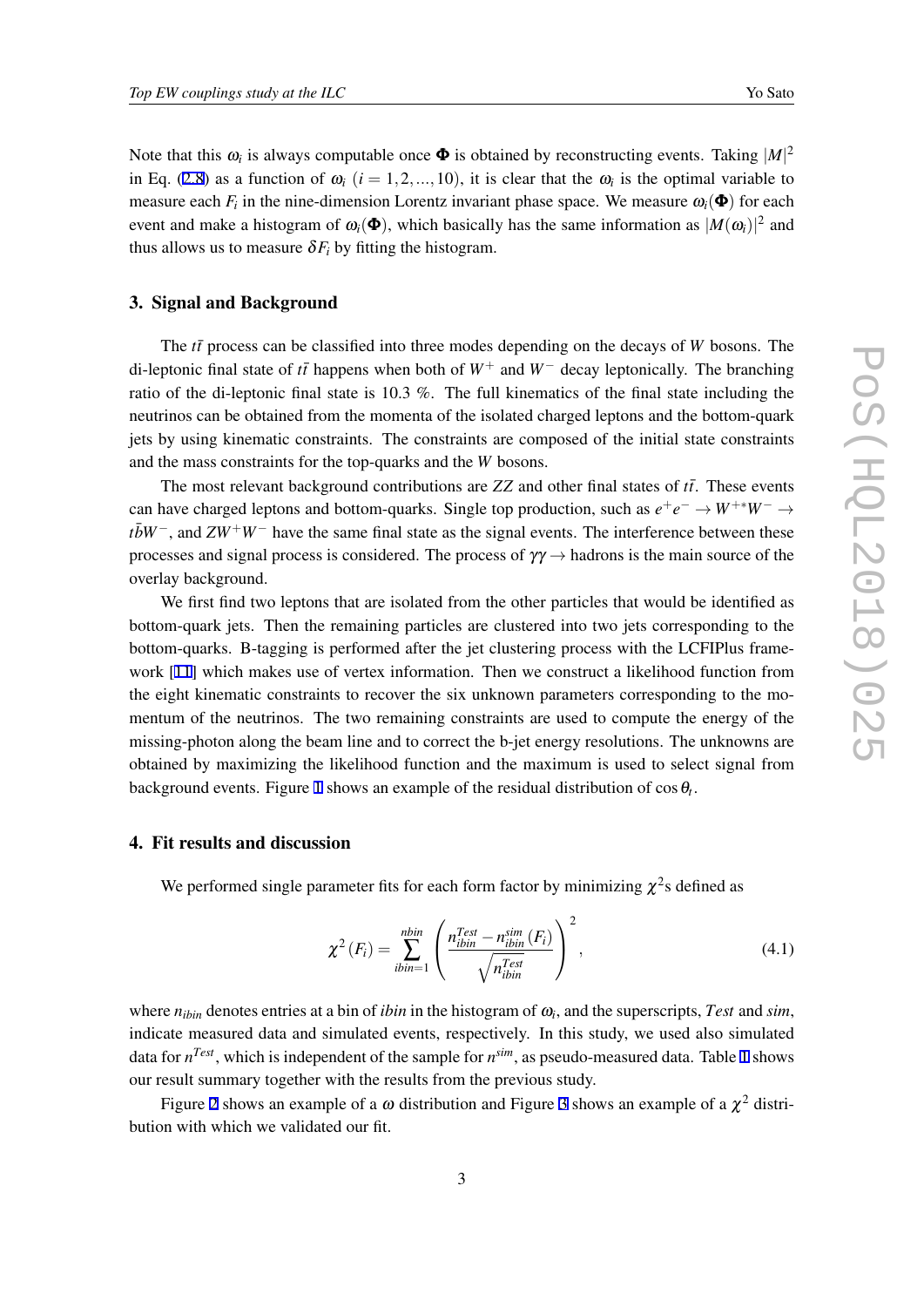<span id="page-4-0"></span>

**Figure 1:** The distribution of difference between the reconstructed and true values of  $\cos \theta_t$  in the  $(P_{e^-}, P_{e^+}) = (-0.8, +0.3)$  case.

Table 1: Measurement accuracies of the form factors. The statistics of the previous study is approximately 6 times larger than that of this study. The third column is for comparison between this study and the previous study scaled with the statistics difference. In the previous study,  $\{F_{1V}^{\gamma}, F_{1V}^Z, F_{1A}^Z\}$  were fitted simultaneously assuming no variation of the other form factors. Similarly,  $\{F_{2V}^{\gamma}, F_{2V}^Z\}$  were fitted simultaneously.  $F_{1A}^{\gamma}$  was fixed to be 0 in order to respect QED gauge invariance. We estimated the effects on the precision from the correlation between these parameters (see [[7\]](#page-6-0)) to be at most 10 % .

|                   | this study $(1)$ | $\epsilon$ se parameters (see $\epsilon$ ) to be at most to $\infty$ .<br>previous study (2) | $(2)\times\sqrt{6}$ |
|-------------------|------------------|----------------------------------------------------------------------------------------------|---------------------|
|                   |                  |                                                                                              |                     |
| $F_{1V}^{\gamma}$ | 0.0034           | 0.0016                                                                                       | 0.0039              |
| $F_{1V}^Z$        | 0.0061           | 0.0028                                                                                       | 0.0069              |
| $F_{1A}^{\gamma}$ | 0.0082           |                                                                                              |                     |
| $F^Z_{1A}$        | 0.013            | 0.0074                                                                                       | 0.018               |
| $F_{2V}^{\gamma}$ | 0.0028           | 0.0013                                                                                       | 0.0032              |
| $F_{2V}^Z$        | 0.0049           | 0.0022                                                                                       | 0.0054              |

This study and the previous one have common sources of systematic uncertainties, such as the integrated luminosity and the beam polarization. The previous study concluded these effects can be suppressed to be smaller than the statistical uncertainties. The experimental uncertainties in top-quark reconstruction and the beamstrahlung effects are also expected to cancel out in our analysis because our fitting is performed with templates that are produced with the full simulation including these effect. To make this assumption valid, however, a precise calibration between the simulation samples and the experimental data is necessary. This will be an additional component of the systematic uncertainties which should be estimated precisely. This issue is left for a future study.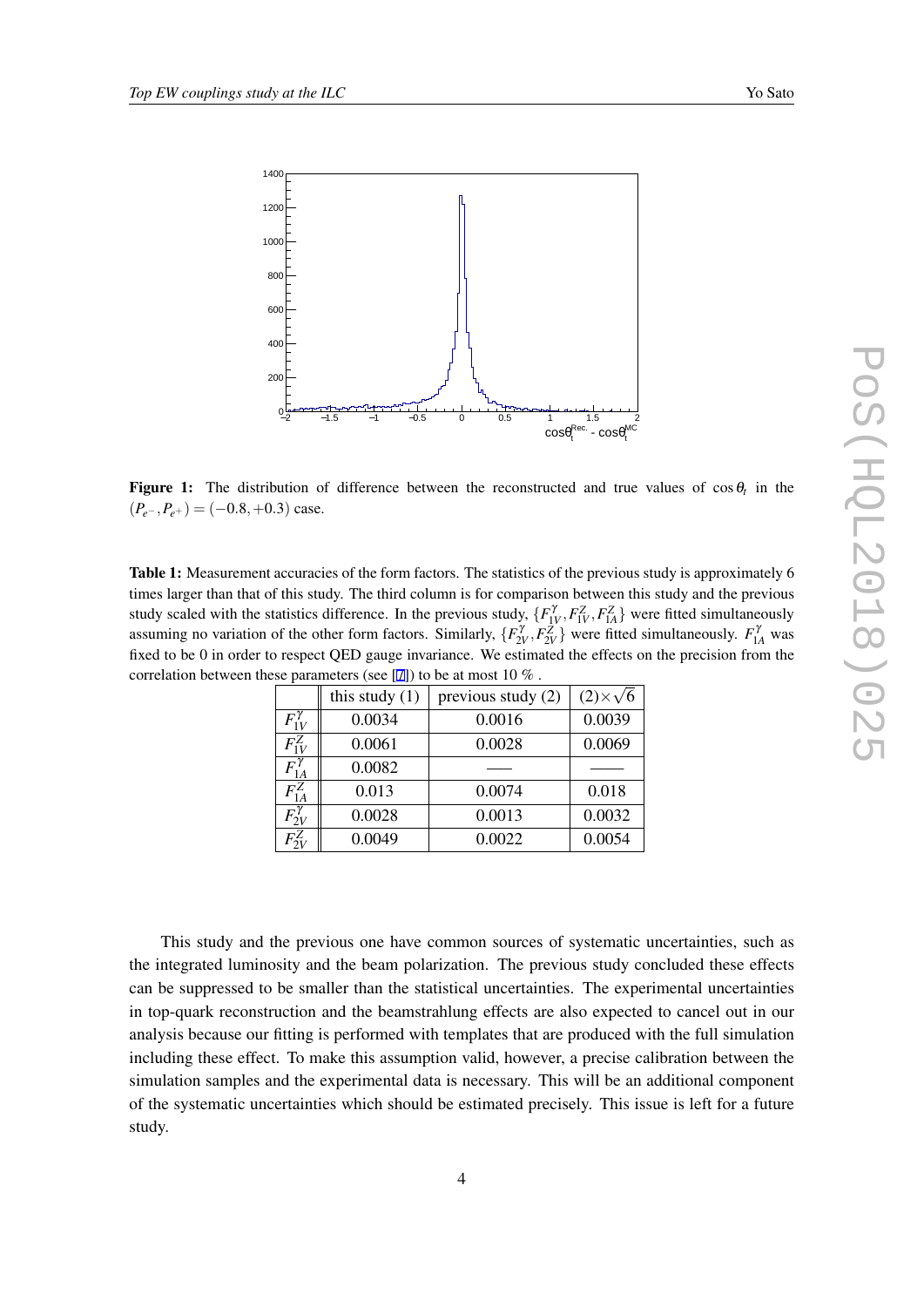<span id="page-5-0"></span>

**Figure 2:** The distribution of  $\omega_1$  which is the optimal variable of  $F_1 = F_{1V}^{\gamma}$  in the  $(P_{e^-}, P_{e^+}) = (-0.8, +0.3)$ case. The black dots show a pseudo-data (labeled as Data in the figure) and the filled histogram is the fitted distribution (red : signal events, blue : all SM background events).



**Figure 3:** The plot of  $\chi^2(\delta F_{1V}^{\gamma})$  function for the input of  $\delta F_{1V}^{\gamma} = 0$ . We validated our fit and obtained the statistical precision from this distribution.

# 5. Conclusion and outlook

The results are consistent with the previous study and show a possibility to improve the measurement accuracy compared to the method using the forward-backward asymmetry by order of 10 %, up to 40 %. The obtained results are based on single parameter fits. The multi-parameter fit, which is an advantage of this analysis, is addressed in ongoing studies.

The study presented in [\[12](#page-6-0)] shows precisions of the CP violating form factors  $F_{2A}^{Z/\gamma}$  with semileptonic final state. These parameters also can be measured in this analysis. A comparison between